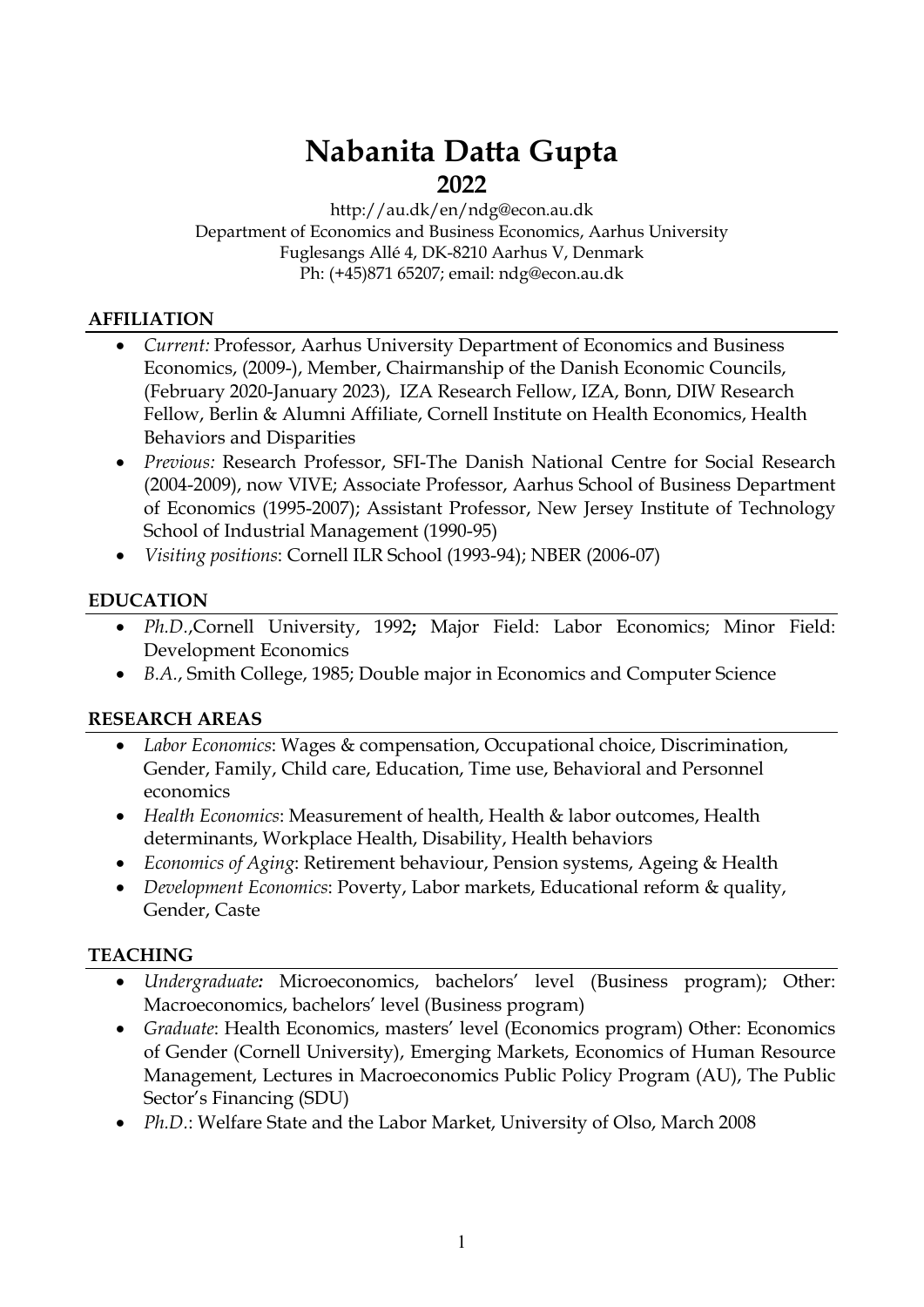## **AWARDS/RANKINGS**

- Sidney S. Cohen Prize in Economics, Smith College, 1985
- Teaching Fellowship, Cornell University, 1989/90
- Nominated for Excellence in Undergraduate Instruction, New Jersey Institute of Technology
- Golden Pointer Award given to the Best Instructor in Economics at Aarhus University, 2021
- R*EPEC Rankings* (December 2021)*:* Top 2% Female Economist in all years; Top 5% Economist in World in last 10 years including all rankings; Top 4% Economist in Europe; Top 3% Economist in Denmark in last 10 years. Top 5% author in terms of: *[Number of Works,](https://ideas.repec.org/top/top.person.nbworks.html#pda42) [Number of Distinct Works,](https://ideas.repec.org/top/top.person.dnbworks.html#pda42) [Number of Citations, Weighted by Recursive](https://ideas.repec.org/top/top.person.wdsccites.html#pda42)  [Impact Factor, Discounted by Citation Age,](https://ideas.repec.org/top/top.person.wdsccites.html#pda42) [Number of Registered Citing Authors,](https://ideas.repec.org/top/top.person.ncauthors.html#pda42) [Number](https://ideas.repec.org/top/top.person.rcauthors.html#pda42)  [of Registered Citing Authors, Weighted by Rank \(Max. 1 per Author\),](https://ideas.repec.org/top/top.person.rcauthors.html#pda42) [Number of Journal](https://ideas.repec.org/top/top.person.nbpages.html#pda42)  [Pages,](https://ideas.repec.org/top/top.person.nbpages.html#pda42) [Betweenness measure in co-authorship network,](https://ideas.repec.org/top/top.person.betweenn.html#pda42) [Record of graduates](https://ideas.repec.org/top/top.person.students.html#pda42)*
- *Google Scholar Query:* H-index 28; i10-index 49; No. of citations 3848 (January, 17th, 2022)

#### **PUBLICATIONS**

*Refereed articles:* 

- "Probabilities of Job Choice and Employer Selection and Male-Female Occupational Differences," *[American Economic Review Papers and Proceedings,](https://pure.au.dk/portal/files/212743230/2117640.pdf)* Vol. 83, No. 2, pp. 57- [61, 1993](https://pure.au.dk/portal/files/212743230/2117640.pdf)
- "A Specification Test of the Determinants of Male-Female Occupational Differences," *Economics Letters,* [Vol. 44, pp. 197-203, 1994](https://doi.org/10.1016/0165-1765(93)00303-6)
- "Effekten af pensionsreform på danske ægtepars udtræden af arbejdsmarkedet" (The Effect of Pension Reform on the Retirement of Danish Married Couples, joint with B.J. Christensen), *[Nationaløkonomisk Tidsskrift](https://www.djoef-forlag.dk/publications/noet/files/2000/2000.pdf)* (*Danish Journal of Economics*), Vol. [138,](https://www.djoef-forlag.dk/publications/noet/files/2000/2000.pdf) pp. 222-242, 2000
- "Children and Career Interruptions: The Family Gap in Denmark" (joint with N. Smith), *Economica*[, Vol. 69, No. 276, pp. 609-629, 2002](https://www.jstor.org/stable/pdf/3549018.pdf?refreqid=excelsior%3Ac06053276a225cb646afe65999298fbc)
- "Gender, Pay and Development: A Cross-Country Analysis," *[Labour, Management](https://pure.au.dk/portal/files/212745360/156615525.pdf)  and Development*[, Vol. 3, pp. 1-19, 2002](https://pure.au.dk/portal/files/212745360/156615525.pdf)
- "Multivariate Mixed Proportional Hazard Modelling of the Joint Retirement of Married Couples" (joint with M.Y. An and B.J. Christensen), Special issue on Econometrics of Social Insurance, *[Journal of Applied Econometrics](https://onlinelibrary.wiley.com/doi/epdf/10.1002/jae.783)*, Vol. 19, No. 6, pp. [687-704, 2004](https://onlinelibrary.wiley.com/doi/epdf/10.1002/jae.783)
- "The Impact of Worker and Establishment-Level Characteristics on Male-Female Wage Differentials: Evidence from Danish Matched Employer-Employee Data" (joint with D. Rothstein), *[LABOUR: Review of Labour Economics and Industrial](https://onlinelibrary.wiley.com/doi/epdf/10.1111/j.1467-9914.2005.00289.x)  Relations*[, Vol. 19, No. 1, pp. 1-34, 2005](https://onlinelibrary.wiley.com/doi/epdf/10.1111/j.1467-9914.2005.00289.x)
- "The Effect of Labour Market Conditions on the Completion of Higher Education in Denmark" (joint with M.Y. An), *[Danish Journal of Economics](https://www.djoef-forlag.dk/publications/noet/files/2005/2005.pdf)*, Vol. 143, No. 1, pp. 81- 103, 2005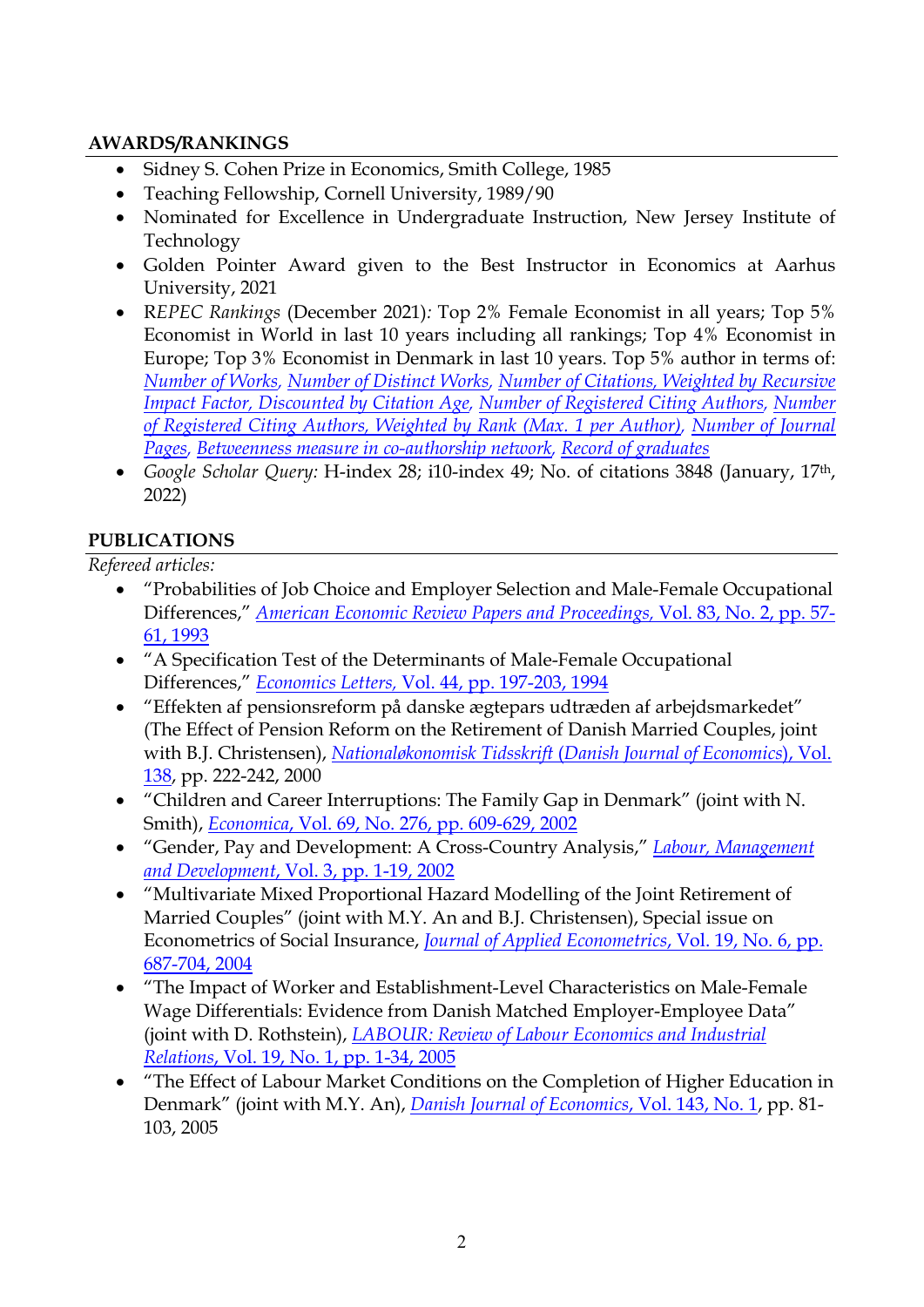- "Fertility and the Household's Economic Status: A Natural Experiment Using Indian Micro Data" (joint with A. Dubey), *[Journal of Development Studies](https://doi.org/10.1080/00220380500356779)*, Vol. 42, [No. 1, pp. 110-138, 2006](https://doi.org/10.1080/00220380500356779)
- "Swimming Upstream, Floating Downstream: Comparing Women's Wage Progress in the U.S. and Denmark" (joint with R.L. Oaxaca and N. Smith), *[Industrial and Labor](https://www.jstor.org/stable/pdf/25067519.pdf)  Relations Review*[, Vol. 59, No. 2, pp. 243-266, 2006](https://www.jstor.org/stable/pdf/25067519.pdf)
- "Analyzing Trends in U.S. and Danish Gender Wage Gaps in the 1980s and 1990s" (joint with R.L. Oaxaca and N. Smith), *[Applied Economics Letters](https://doi.org/10.1080/13504850600684825)*, Vol. 13, pp. 643- [647, 2006](https://doi.org/10.1080/13504850600684825)
- "Health Shocks and Retirement: The Role of Welfare State Institutions," (joint with M. Larsen), *European Journal of Ageing*[, Vol. 4, No. 3, pp. 183-190, 2007](https://www.ncbi.nlm.nih.gov/pmc/articles/PMC5546283/)
- "Is Marriage Poisonous? Are Relationships Taxing? An Analysis of the Male Marital Wage Differential in Denmark" (joint with L. Stratton and N. Smith), *Southern Economic Journal* [Vol. 42, No. 2, 412-433, 2007](https://www.jstor.org/stable/pdf/20111975.pdf)
- "Are Women Falling Behind in the New Economy? Gender Gaps in New Skills and Competences," *Swedish Economic Policy Review* [Vol. 14, No. 1, pp. 151-189, 2007](https://www.government.se/49b738/contentassets/6310cf0f5c5049c6b0ee15d1cfc49b74/nabanita-datta-gupta-are-women-falling-behind-in-the-new-economy-gender-gaps-in-new-skills-and-competencies)
- "Analyzing Trends in Subjective Well-Being in 15 European Countries, 1973-2002" (joint with C. Bjørnskov and P. Pedersen), *[Journal of Happiness Studies](https://link.springer.com/content/pdf/10.1007/s10902-007-9055-4.pdf)*, Vol. 9, No. 2, [pp. 317-330, 2008](https://link.springer.com/content/pdf/10.1007/s10902-007-9055-4.pdf)
- "Work Environment Satisfaction and Employee Health Panel Evidence from Denmark, France and Spain" (joint with N. Kristensen), *[European Journal of Health](https://link.springer.com/content/pdf/10.1007/s10198-007-0037-6.pdf)  Economics*, [Vol. 9, No. 1, pp. 51-60, 2008](https://link.springer.com/content/pdf/10.1007/s10198-007-0037-6.pdf)
- "The Impact of Nordic Countries' Family-Friendly Policies on Wages, Employment and Children" (joint with N. Smith and M. Verner), *[Review of Economics of](https://link.springer.com/content/pdf/10.1007/s11150-007-9023-0.pdf) the Household*, [Vol. 6, No. 1, pp. 65-89, 2008](https://link.springer.com/content/pdf/10.1007/s11150-007-9023-0.pdf)
- "Barselsorlov og Familievenlig Politik i de Nordiske Lande En Ligestillingsfremmende og Økonomisk Bæredygtig Model?" (Birth-related Leave and Family Policy in the Nordic Countries – An Equalizing and Economic Sustainable Model?) (joint with N. Smith and M. Verner), *[Nationaløkonomisk](https://www.djoef-forlag.dk/publications/noet/files/2009/2009.pdf)  Tidsskrift* [\(Danish Journal of Economics\) Vol.147,](https://www.djoef-forlag.dk/publications/noet/files/2009/2009.pdf) 120-136, 2009
- "Non-Cognitive Child Outcomes and Universal High-Quality Child Care," (joint with M. Simonsen), *Journal of Public Economics*[, Vol. 94, Issues 1-2, pp. 30-43, 2010](https://www.sciencedirect.com/science/article/pii/S0047272709001169?via%3Dihub)
- "The Impact of Health on Individual Retirement Plans: Self-reported vs. Diagnostic Measures" (joint with M. Larsen), *Health Economics* [Vol. 19\(7\), pages 792-813, 2010](https://onlinelibrary.wiley.com/doi/epdf/10.1002/hec.1523)
- "External Validation of the Use of Vignettes in Cross-Country Health Studies", (joint with N. Kristensen and D. Pozzoli), *Economic Modelling* [Vol. 27\(4\), pages 854-](https://www.sciencedirect.com/science/article/pii/S0264999309001977?via%3Dihub) [865, 2010](https://www.sciencedirect.com/science/article/pii/S0264999309001977?via%3Dihub)
- ["Examining the impact of alternative power measures on individual time use in](http://www.springerlink.com/content/fk52615375kq3184/?p=392e105f032842099ccd34337e67d393&pi=14)  [American and Danish couple households"](http://www.springerlink.com/content/fk52615375kq3184/?p=392e105f032842099ccd34337e67d393&pi=14), (joint with [Leslie S. Stratton\)](http://www.springerlink.com/content/?Author=Leslie+S.+Stratton), *[Review of](https://link.springer.com/content/pdf/10.1007/s11150-009-9073-6.pdf)  Economics of the Household*[, Vol. 8\(3\), pages 325-343, 2010](https://link.springer.com/content/pdf/10.1007/s11150-009-9073-6.pdf)
- "Overweight and Obesity and the Demand for Primary Physician Care", (joint with J. Greve), *Health Economics*[, Vol. 20, Issue Supplement 1, pages 53-67, 2011](https://onlinelibrary.wiley.com/doi/epdf/10.1002/hec.1711)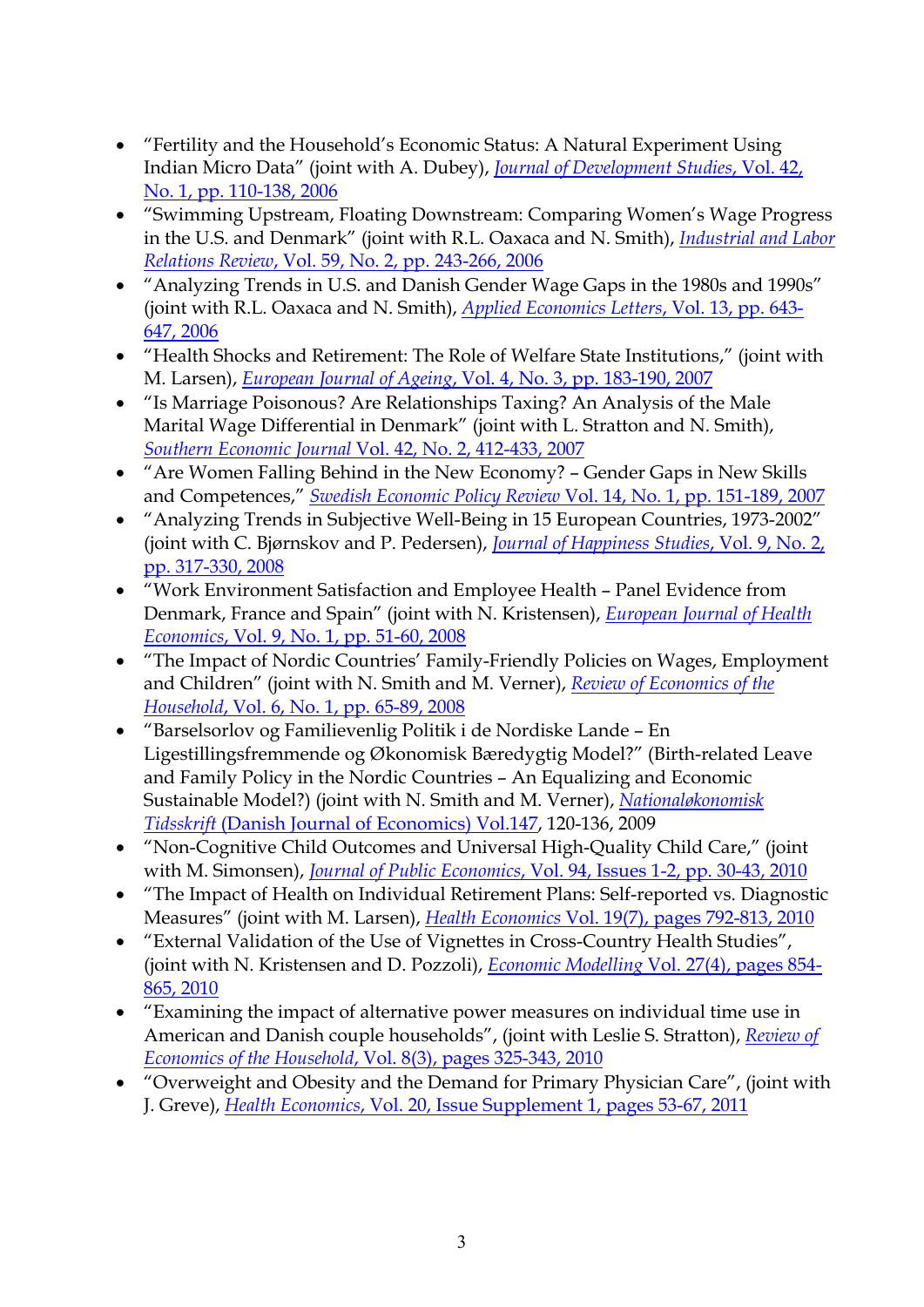- "Effects of Type of Non-parental Child Care on Pre-teen Skills and Risky Behaviors" (joint with M. Simonsen), *Economics Letters* [Vol. 116\(3\), pages 622-625,](https://doi.org/10.1016/j.econlet.2012.06.020)  [2012](https://doi.org/10.1016/j.econlet.2012.06.020)
- ["HRM Practices and the Within-Firm Gender Gap"](http://www.hha.dk/nat/wper/04-18_ndgte.pdf) (joint with T. Eriksson), *[British](https://onlinelibrary.wiley.com/doi/epdf/10.1111/j.1467-8543.2011.00863.x)  Journal of Industrial Relations* [Vol. 50, Issue 3, pages 554–580, 2012](https://onlinelibrary.wiley.com/doi/epdf/10.1111/j.1467-8543.2011.00863.x)
- ["Do Workers Underreport Morbidity? The accuracy of self-reports of chronic](http://ideas.repec.org/a/eee/socmed/v75y2012i9p1589-1594.html)  [conditions,](http://ideas.repec.org/a/eee/socmed/v75y2012i9p1589-1594.html)" (joint with H. Jürges) *[Social Science & Medicine](https://doi.org/10.1016/j.socscimed.2012.07.013)*, Elsevier, Vol. 75(9), [pages 1589-1594, 2012](https://doi.org/10.1016/j.socscimed.2012.07.013)
- "Medium-Term Consequences of Low Birth Weight on Height, Weight and Behavioral Outcomes", (joint with M. Deding and M. Lausten), *[Economics and](https://doi.org/10.1016/j.ehb.2011.06.002)  Human Biology*[, Vol. 11, issue 1, pages 42-55, 2013](https://doi.org/10.1016/j.ehb.2011.06.002)
- "Gender Matching and Competitiveness Experimental Evidence" (joint with A. Poulsen and M. C. Villeval), *Economic Inquiry* [Vol. 51, Issue 1, pages 816–835, 2013](https://onlinelibrary.wiley.com/doi/epdf/10.1111/j.1465-7295.2011.00378.x)
- "Overeducation among Immigrants in Sweden: Incidence, Wage effects and State dependence" (joint with P. Andersson Joona and E. Wadensjö), *[IZA Journal of](https://izajodm.springeropen.com/articles/10.1186/2193-9039-3-9)  Migration*[, 3:9, 2014](https://izajodm.springeropen.com/articles/10.1186/2193-9039-3-9)
- "Differences in the Labor market Entry of Second-generation Immigrants and ethnic Danes" (joint with L. Kromann), *[IZA Journal of Migration](https://izajodm.springeropen.com/track/pdf/10.1186/s40176-014-0016-5.pdf)* 3:16, 2014
- "The Effect of a Severe [Health Shock on Work Behavior: Evidence from Different](http://ideas.repec.org/p/iza/izadps/dp5843.html)  [Health Care Regimes,](http://ideas.repec.org/p/iza/izadps/dp5843.html)" (joint with K. Kleinjans and M. Larsen), *[Social Science &](https://doi.org/10.1016/j.socscimed.2015.05.008)  Medicine* [136-137,44-51,2015](https://doi.org/10.1016/j.socscimed.2015.05.008)
- ["Awareness Programs and Change in Taste-based Caste Prejudice,](https://ideas.repec.org/p/aah/aarhec/2014-19.html)" (joint with R. Banerjee), *PLOS One*[, 10\(4\):e0118546](https://pure.au.dk/portal/files/108252072/Awareness_Programs_and_Change_in_Taste_based_Caste_Prejudice.PDF)
- ["Do Wage Subsidies for Disabled Workers result in Deadweight Loss? –](https://ideas.repec.org/p/aah/aarhec/2013-24.html) evidence [from the Danish Flexjob scheme,](https://ideas.repec.org/p/aah/aarhec/2013-24.html)" (joint with M. Larsen and L. Stage Thomsen), *[IZA](https://pure.au.dk/portal/files/213681434/s40173_015_0036_7.pdf)  [Journal of Labor Policy](https://pure.au.dk/portal/files/213681434/s40173_015_0036_7.pdf)* 12/2015
- "Beauty in Mind: The Effects of Physical Attractiveness on Psychological Wellbeing and Distress," (joint with N. Etcoff and M. M. Jæger) *[Journal of Happiness](https://link.springer.com/content/pdf/10.1007/s10902-015-9644-6.pdf)  Studies* [06/2015](https://link.springer.com/content/pdf/10.1007/s10902-015-9644-6.pdf)
- "The Effect of a Compulsory Schooling Reform on Disability Pensioning Evidence from the Danish Registers", (joint with S. Bengtsson), *[Annals of Economics and](https://www.jstor.org/stable/pdf/10.15609/annaeconstat2009.119-120.95.pdf?refreqid=excelsior%3A3618b7e50eb2aff47e89b1bbcf811503)  Statistics* [119/120, pages 95-121,](https://www.jstor.org/stable/pdf/10.15609/annaeconstat2009.119-120.95.pdf?refreqid=excelsior%3A3618b7e50eb2aff47e89b1bbcf811503) 2015
- "Retirement and Health in the Nordic Welfare State", (joint with B.J. Christensen), *[Nordic Economic Policy Review](http://norden.diva-portal.org/smash/get/diva2:901771/FULLTEXT02.pdf)*, Number 2,2015, 173-195
- "The Impact of Education and Occupation on Temporary and Permanent Work Incapacity", (joint with D. Lau and D. Pozzoli), *[B.E. Journal of Economic Analysis and](https://pure.au.dk/portal/files/121830502/The_Impact_of_Education_and_Occupation_on_Temporary_and_Permanent_Work_Incapacity_VOR16.pdf)  Policy* [16/2, 577-618.](https://pure.au.dk/portal/files/121830502/The_Impact_of_Education_and_Occupation_on_Temporary_and_Permanent_Work_Incapacity_VOR16.pdf)
- "Academic Performance and Type of Early Childhood Care" (joint with M. Simonsen), *[Economics of Education Review](https://doi.org/10.1016/j.econedurev.2016.03.013)* 53, 217-229, 2016.
- "Does Mother Know Best? Parental Discrepancies in Assessing Child Behavioral and Educational Outcomes", (joint with M. Lausten and D. Pozzoli), *[Review of](https://pure.au.dk/portal/files/172005086/Gupta_2018_Does_mother_know_best.pdf)  [Economics of the Household](https://pure.au.dk/portal/files/172005086/Gupta_2018_Does_mother_know_best.pdf)*, 16(2), 407-425, 2017
- "Hearing Loss and Disability Exit Measurement Issues and Coping Strategies" (joint with V.T. Christensen), *[Economics & Human Biology](https://doi.org/10.1016/j.ehb.2016.11.006)*, 24, 80-91, 2017.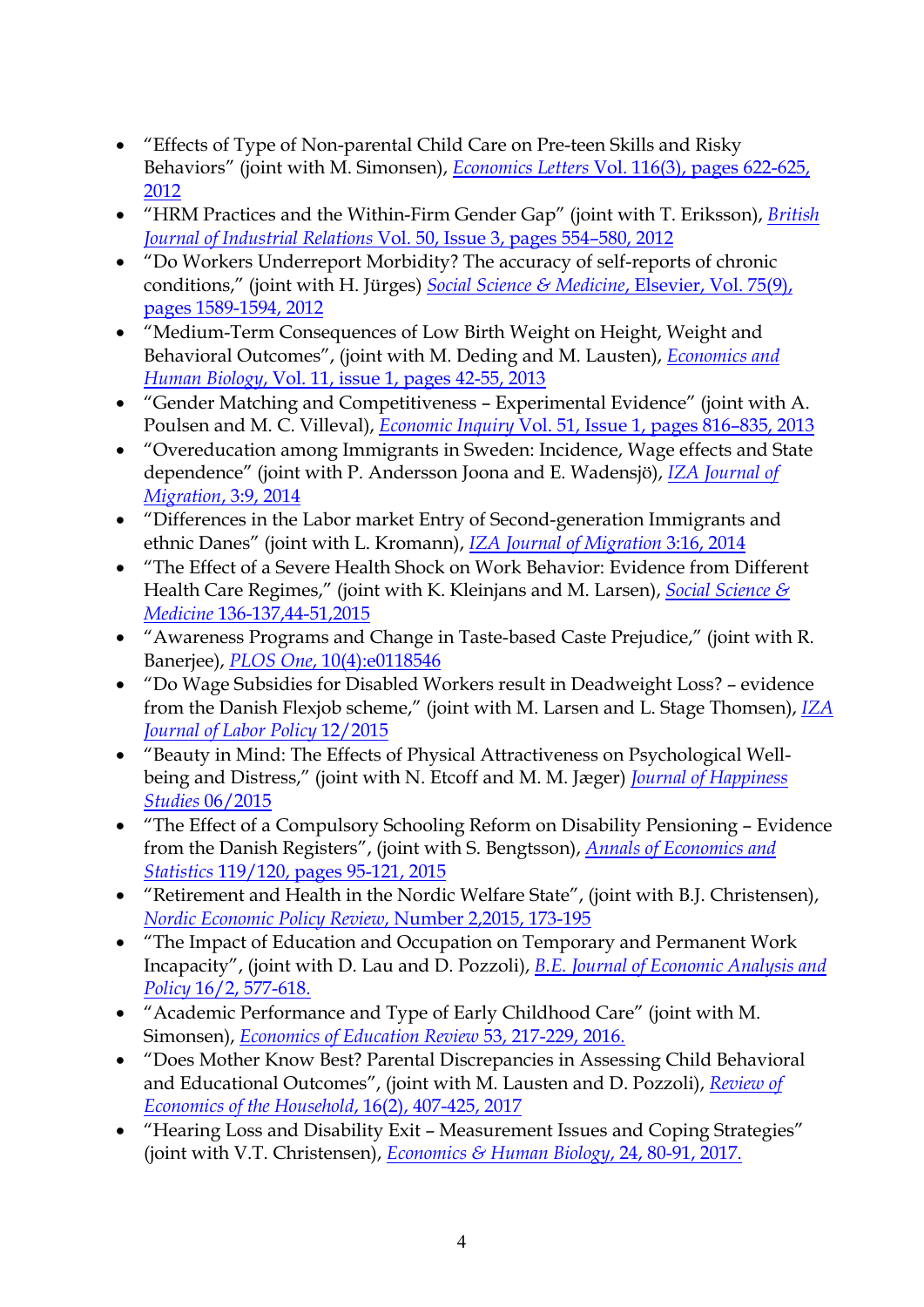- "Identifying the Effects of Education on the Ability to Cope with a Disability among Individuals with Disabilities", (joint with S. Bengtsson), *PLOS One,* [12\(3\): e0173659](https://pure.au.dk/portal/files/120730744/journal.pone.0173659_VOR17.pdf)*,*  [2017](https://pure.au.dk/portal/files/120730744/journal.pone.0173659_VOR17.pdf)
- "Targeting and Effects of Rashtriya Swasthya BimaYojana on Access to Care and Financial Protection" (joint with S. Ghosh), *[Economic & Political Weekly](https://www.epw.in/journal/2017/4/special-articles/targeting-and-effects-rashtriya-swasthya-bima-yojana-access-care-and)*, vol L11, No. [4](https://www.epw.in/journal/2017/4/special-articles/targeting-and-effects-rashtriya-swasthya-bima-yojana-access-care-and)
- "Rising School Attendance in Rural India: An Evaluation of Major Educational r Reforms" (joint with A. Dubey and M. Simonsen), *[Education Economics](https://pure.au.dk/ws/files/172006070/Gupta_2018_Rising_school_attendance_in_rural_india.pdf)*, 26(2), 109- [128, 2018.](https://pure.au.dk/ws/files/172006070/Gupta_2018_Rising_school_attendance_in_rural_india.pdf)
- "Spillover Effects of Affirmative Action Policies on Competitiveness and Unethical Behavior" (joint with R. Banerjee and M.C. Villeval), *[European Economic Review](https://pure.au.dk/ws/files/172007011/Banerjee_2018_The_spillover_effects_of_affirmative_action.pdf)* [Volume 101, January 2018, Pages 567-604](https://pure.au.dk/ws/files/172007011/Banerjee_2018_The_spillover_effects_of_affirmative_action.pdf)
- "Modeling Completion of Vocational Education: The Role of Cognitive and Noncognitive Skills by Program Type" (joint with L. Stratton, D. Reimer and A. Holm), *[B.E. Journal of Economic Analysis & Policy](https://doi.org/10.1515/bejeap-2017-0173)*, 18(4), October 2018, pp. 1-17 (lead article)
- "Income Convergence and the Flow out of Poverty in Rural India" (joint with N-H. Blunch and P.A. Barrientos Quiroga) in *[Indian Economic Journal](https://journals.sagepub.com/doi/pdf/10.1177/0019466218810035)* 66(1-2), 2018, pp.1- [24](https://journals.sagepub.com/doi/pdf/10.1177/0019466218810035)
- "Mothers' Health Knowledge Gap for Children with Diarrhea: A Decomposition Analysis across Caste and Religion in India"(joint with N-H. Blunch), in *[World](https://doi.org/10.1016/j.worlddev.2019.104718)  [Development](https://doi.org/10.1016/j.worlddev.2019.104718)* 126(2020), 104718
- "Mothers' Health Knowledge for Children with Diarrhea: Who You Are or Who You Know?" (joint with N-H. Blunch), in *[Review of Economics of the Household](https://link.springer.com/content/pdf/10.1007/s11150-020-09478-y.pdf)* [18\(4\),1131-1164, 2020](https://link.springer.com/content/pdf/10.1007/s11150-020-09478-y.pdf)
- *""*Opt out" or Kept Out? The Effect of Stigma, Structure, Selection, and Sector on the Labor Force Participation of Married Women in India" (joint with D. Nandy† and S. Siddhanta), in *[Review of Development Economics,](https://doi.org/10.1111/rode.12672)* 24(3), 2020, pp. 927-948
- "Feedback spillovers across tasks, self-confidence and competitiveness" (joint with R. Banerjee and M.C. Villeval), in *[Games and Economic Behavior](https://onlinelibrary.wiley.com/doi/epdf/10.1111/rode.12672)* 2020, vol. 123, issue [C, 127-170, 2020](https://onlinelibrary.wiley.com/doi/epdf/10.1111/rode.12672)
- "Measuring the impact of clean energy production on CO2 abatement in Denmark: Upper bound estimation and forecasting", (joint with B.J. Christensen and P. Santucci de Magistris), *Journal of the Royal Statistical Society Series A*, 184(1), 2021, pp. [Pages 118-149](https://rss.onlinelibrary.wiley.com/doi/epdf/10.1111/rssa.12616)

*Book chapters & reviews:*

- Review of "Comparable Worth: Is it a Worthy Policy?" by Elaine Sorensen, in *[Industrial and Labor Relations Review,](https://www.jstor.org/stable/pdf/2525103.pdf)* Vol. 50, No. 2, pp. 358-359, 1997
- "The Danish Gender Wage Gap and Wage Determination in the Public and Private Sectors" (joint with R.L. Oaxaca and N. Smith), in Gender and the Labour Market: Econometric Evidence on Obstacles in Achieving Gender Equality, S. Gustafsson and D. Meulders (eds.), London, AEA Macmillan Series, pp. 53-74, 2000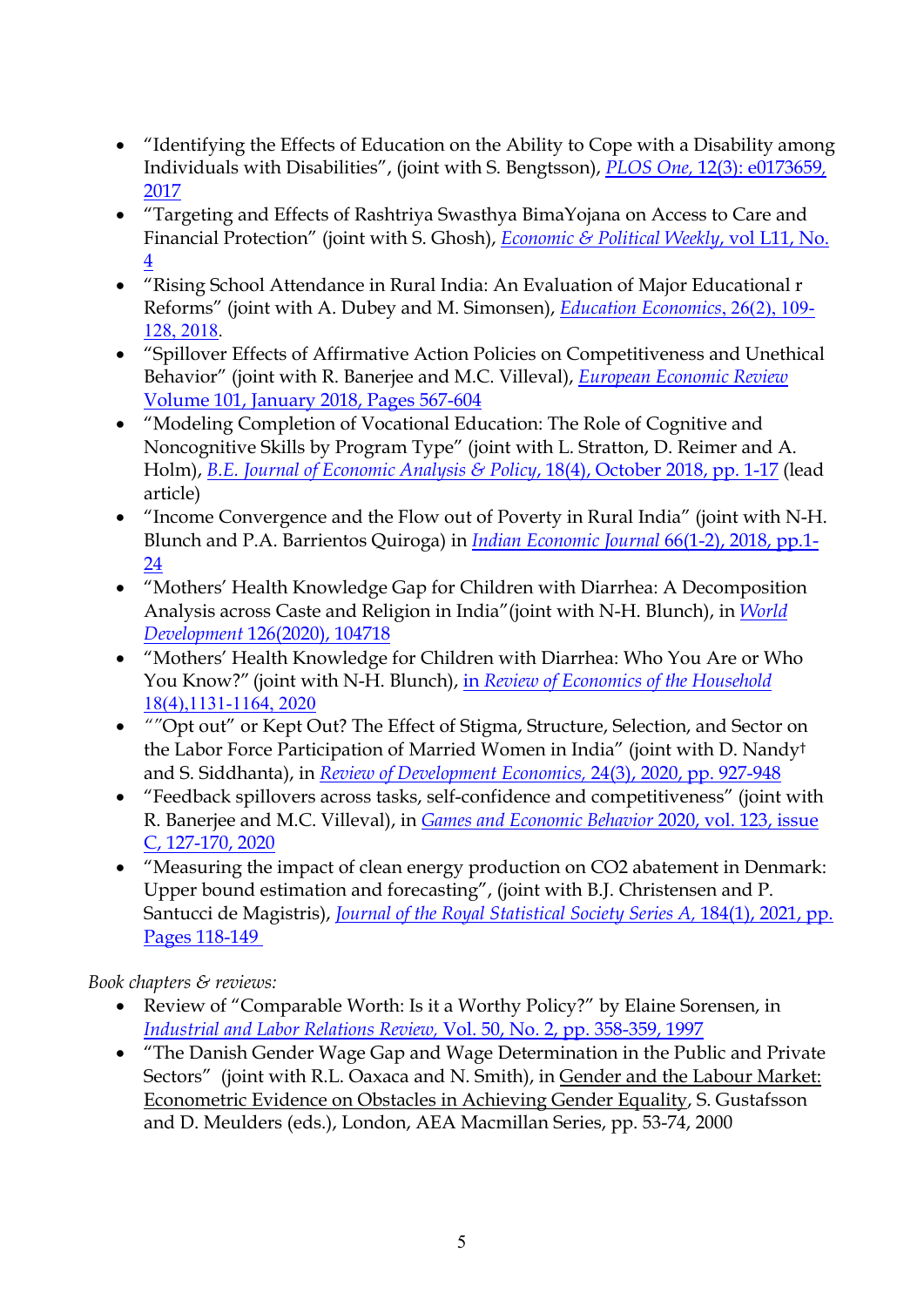- "The Impact of Incentives on Retirement in Denmark" (joint with P. Bingley and P.J. Pedersen), in Social Security Programs and Retirement around the World: Micro-Estimation, J. Gruber and D. Wise (eds.), Chicago, The University of Chicago Press, pp. 153-234, 2004
- "The Timing and Flexibility of Housework and Men's and Women's Wages" (joint with J. Bonke and N. Smith), in [Contributions to Economic Analysis,](https://doi.org/10.1016/S0573-8555(04)71003-2) D. Hamermesh and G. Pfann (eds.), Amsterdam, Elsevier Press, pp. 43-77, 2004
- "High-Performance Work Practices, Incentive Pay Schemes, Worker Evaluation Systems and Male-Female Wages" (joint with T. Eriksson), in Gender Pay Differentials: Cross-National Evidence from Micro Data, B. Mahy, R. Plasman and F. Rycx (eds.), Hampshire, Palgrave MacMillan, pp. 34-60, 2006
- "Fiscal Implications of Reforms in Retirement Systems in Denmark" (joint with P. Bingley and P.J. Pedersen) in Social Security Programs and Retirement Around the World: Fiscal Implications of Reform, J. Gruber and D. Wise (eds.), Chicago, University of Chicago Press, pp. 119-154, 2007
- "Social Security and the Employment of the Young in Denmark", (joint with P. Bingley and P.J. Pedersen) in Social Security Programs and Retirement Around the World: The Relationship to Youth Employment, J. Gruber and D. Wise (eds.), Chicago, University of Chicago Press, pp. 99-117, 2010
- "Disability Pension, Other Early Retirement Programs, Health and Mortality: The Danish Experience since 1960," (joint with P. Bingley and P.J. Pedersen), NBER Chapters, in: Social Security Programs and Retirement around the World: Historical Trends in Mortality and Health, Employment, and Disability Insurance Participation, National Bureau of Economic Research, Inc., 2011
- ["Health, Disability Insurance and Retirement in Denmark,](https://ideas.repec.org/p/nbr/nberwo/20114.html)" (joint with P.Bingley, P.J. Pedersen and M. Jørgensen), in Social Security Programs and Retirement Around the World: Disability Insurance Programs and Retirement, D.Wise (ed.), Chicago, University of Chicago Press, 331-368, 2016
- "Health Capacity to Work at Older Ages in Denmark" (joint with P. Bingley and P.J. Pedersen), NBER WP 22018, in Social Security Programs and Retirement Around the World: The Capacity to Work at Older Ages, D. Wise (ed.), 2017
- "From Early Retirement to Staying in the Job: Trend Reversal in The Danish Labour Market" (joint with P.Bingley and P.J. Pedersen), NBER Chapter 14043, in Social Security Programs and Retirement Around the World: Working Longer C. Coile, K. Milligan and D. Wise (eds.), 2019
- "Labour Force Exit in Denmark 1980-2016: Impact from Changes in Incentives", (joint with P.Bingley, M.Kallestrup-Lamb and P. J. Pedersen), NBER Chapter 14193, Ch. 3, in Social Security Programs and Retirement Around the World: Reforms and Retirement Incentives, , A. Börsch-Supan and C. Coile (eds.), 2020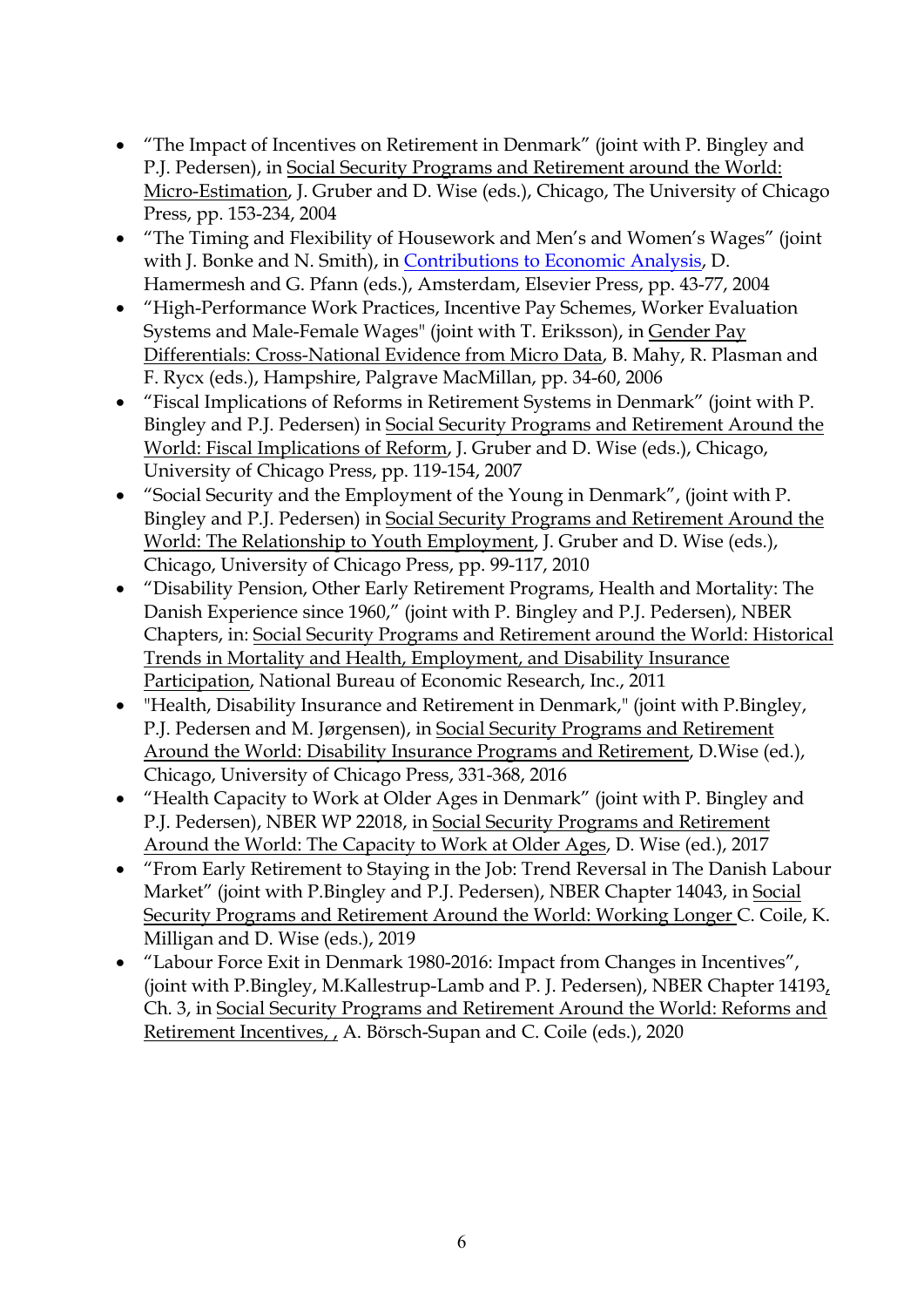# *Other publications:*

- "Early Retirement Programs in Denmark: The Post Employment Wage Plan," in Social Security Pensions: Development and Reform, C. Gillion, J. Turner, C. Bailey and D. Latulippe (eds.), Geneva, International Labor Office, pp. 446-447, 2000
- "Do Workplace Factors Influence Health? Cross-Country Findings" (joint with N. Kristensen), *Geneva Association Information Newsletter on Health and Ageing*, No. 13, pp. 9-12, 2005
- "Los Factores Laborales, ¿Influyen en la Salud?" (joint with N. Kristensen), *Mercado Asegurador*, No. 317, pp. 44-46, 2006 (Spanish language version of above) "The Determinants of Non-Employment of Working-Age Individuals in Denmark – Marginal Groups, Retirement Patterns and Nordic Comparisons", in [Sustainable](http://norden.diva-portal.org/smash/get/diva2:968699/FULLTEXT01.pdf)  [Social and Health Development in the Nordic Countries,](http://norden.diva-portal.org/smash/get/diva2:968699/FULLTEXT01.pdf) *NOSOSCO* 29/*NOMESCO* 78, pp. 86-106, 2006
- "De Økonomiske Effekter af Familievenlig Politik i de Nordiske Lande" (The Economic Effects of Family Friendly Policies in the Nordic Countries), *Søkelys på arbeidslivet* (Spotlight on Worklife),Vol. 25, pp. 73-81, 2008
- ["Et Inkluderende og Udviklende Arbejdsliv –](https://www.forskningsradet.no/siteassets/publikasjoner/1253953628547.pdf) Gennemgang", (An Inclusive and Evolving Working Life – A Review ), (joint with H. Hvid and G. Lindgren), Program Arbeidslivsforskning, Norges Forskningsråd, (Program for Working Life, Norwegian Research Council), 2010
- "Labour Market Characteristics and their Impact on Immigrant Offspring—A Comment", 'Equal Opportunities: The Labour Market Integration of the Children of Immigrants', [OCED Report, pp.146-160, OECD, 2010.](https://doi.org/10.1787/9789264086395-en)
- "Maternity leave versus early childcare—What are the long-term consequences for children?" [IZA World of Labor 2018: 438](https://wol.iza.org/articles/maternity-leave-versus-early-childcare-what-are-the-long-term-consequences-for-children/long)
- "Is putting children in childcare good for them"? [IZA World of Labor Commentary,](https://wol.iza.org/opinions/is-putting-children-in-childcare-good-for-them)  [Feb 2020](https://wol.iza.org/opinions/is-putting-children-in-childcare-good-for-them)

*Works in progress:*

- Motherhood and Career Progression (joint with F. Pertold and B. Pertold-Gebicka)
- Motherhood Penalty & Leave Policy (joint with M. Koch Gregersen, N. Smith and A. W. Rasmussen)
- Motherhood Penalty in Academia (joint with N. Smith & M. Verner)
- Motherhood Penalty & Firm Differences (joint with Y. Gallen, K. Holzeu and K. S. Hedeager)
- Cross-country Differences in Childcare and Female Employment (joint with K.S. Hedeager, Y. Kim and L. Stratton)
- Parents, Care Givers and Child Outcomes (joint with J. Jessen and C.K. Spiess)
- Retirement age and Cognitive Decline (joint with A. Nilsson)
- Cooperative Learning and Student Outcomes (joint with R. Banerjee, N-H. Blunch and P. Pin)
- Long-run effects of Diversity (joint with A. Hassan and N. Khaliliaraghi)
- Climate and Demand and CO2 abatement through Wind Energy (joint with F. Carlini, B.J. Christensen and P. Santucci de Magistris)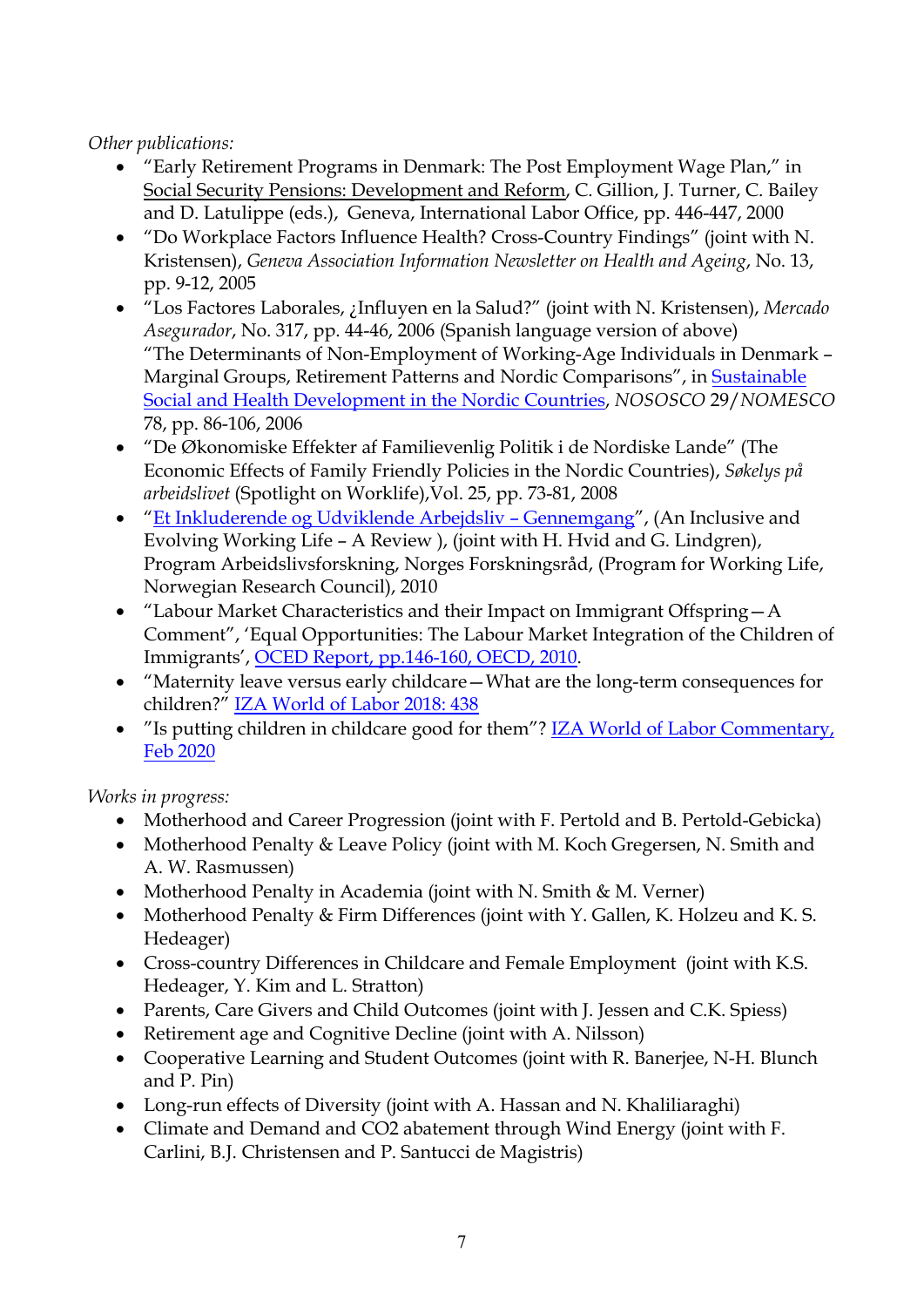*The Danish Economic Councils' Publications:* 

- *Reports,* [Reports | De Økonomiske Råd \(dors.dk\)](https://dors.dk/english/list-of-reports)
- *Other publications,* [Øvrige publikationer | De Økonomiske Råd \(dors.dk\)](https://dors.dk/oevrige-publikationer)

### **RESEARCH GRANTS (PI)**

- 1.5 million DKK (Danish Social Science Research Council): 'The Effects of Private and Public Pension Systems and Health on Workers' Retirement Behaviour in Denmark,' 1997-1999
- 2.5 million DKK (Danish Social Science Research Council): 'Health and Labour Market Activity,' 2004-2006, (Young Research Leader Grant), 2004-2006
- 2 million DKK (Danish Social Science Research Council): 'Parents' Allocation of Time: Mothers' Careers and Children's Attainment,' 2005-2008
- 1.8 million DKK (Danish Social Science Research Council): 'The Impact of Education on the Onset of Disability, Coping with Disability and Disability-Related Labour Market Exit', 2009-2011
- 3.0 million DKK (Aarhus University Research Fund),'AU RECEIV Research Centre for Early Interventions', 2012-2015
- 3.4 million DKK (Danish Social Science Research Council): 'The Economic and Behavioral Impacts of Anti -Discrimination Policies in the Context of Caste: Learning from Household Surveys, Lab Experiments and Randomized Controlled Trials', 2013-2018
- 7.6 million DKK (ROCKWOOL Research Foundation): 'Is there a Motherhood Penalty in Denmark – Heterogeneity Across Sectors, Firms and Workers', 2020-2024

#### **PH.D. SUPERVISION**

- *Ongoing:*
	- Anne Katrine Borgbjerg (Retirement and the Labor Market)
	- Nicoline Josephine Bach (Motherhood and Women's Careers)
- *Completed:*
	- Mugdha Vaidya (Impact of Community, Resource Scarcity and Environmental Exposure on Children's Human Capital Formation in Rural India)
	- Carsten Andersen (Essays in Health Economics), Employed as Assistant Professor, Aarhus University Department of Economics and Business **Economics**
	- Andrea Paramo Florencio (Gender Equality and Economic Development), Employed as Senior Statistician, Novo Nordisk
	- Kai Rehwald (Essays in Public Policy Evaluation, 2016, Researcher in Deutsche Bundesbank)
	- Lisbeth Palmhøj Nielsen (Empirical Essays on Child Achievement, Maternal Employment, Parental Involvement and Geographic Mobility, 2016, Business Specialist, ATP)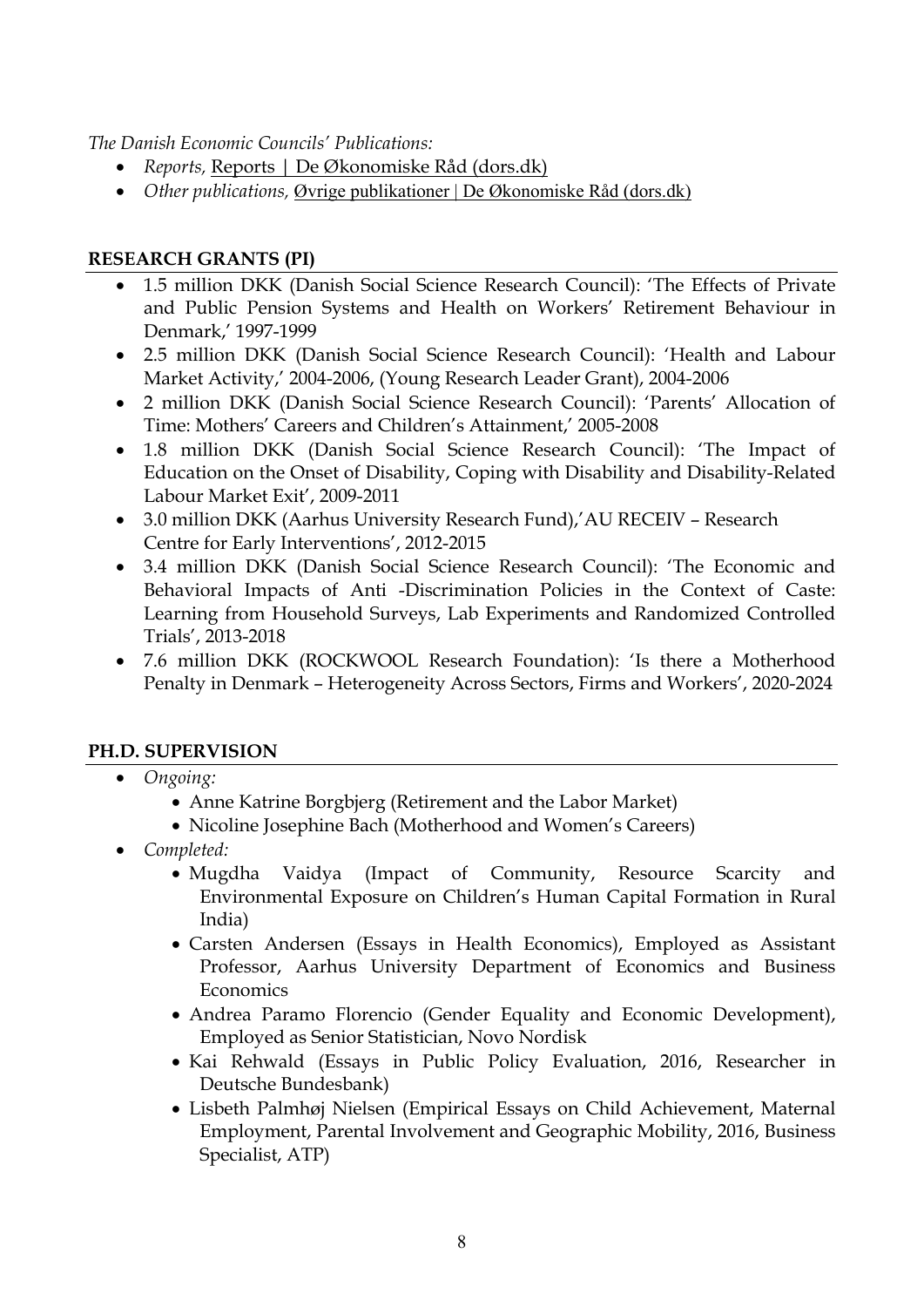- Abdu Kedir (Coziness, Class and Consumption Do social and socioeconomic factors influence alcohol use and alcohol-related harm in Denmark, 2016, Assistant Professor, Center for Drug and Alcohol Research, Aarhus University)
- Stine Ludvig Bech (Caseworker Effects on the Success of ALMPs, 2015, Chief Advisor, Danish Institute for Human Rights)
- Signe Frederiksen (Empirical Essays on Out-of-home Placements, 2012, Municipality of Copenhagen Family Care)
- Miriam Wüst (Essays on Early Investments in Child Health, 2012, Associate Professor, University of Copenhagen and VIVE-The Danish Center for Social Science Research)
- Jane Greve (Obesity, Labour Market Activity and Demand for Medical Care, 2008, Professor MSO, VIVE-The Danish Center for Social Science Research)
- Astrid Würtz (Child Outcomes—Parental Time Investments and School Characteristics, 2008, Associate Professor, Aarhus University
- Marianne Simonsen (Essays on Motherhood and Female Labour Supply, 2005, Professor, Aarhus University
- Mona Larsen (Retaining Older Workers in the Danish Labour Market, 2004, Senior Researcher, VIVE-The Danish Center for Social Science Research)

#### **ADMINISTRATIVE & COUNCIL WORK**

- Member, Chairmanship of the Danish Economic Councils, February 2020-January 2023
- Head of Section, Labour & Public Policy Section, Department of Economics and Business Economics, Aarhus University, January 2018-February 2020
- Head of Ph.D. Program, Department of Economics and Business Economics, Aarhus University, 2017-2018.
- Head of Talent Development, Department of Economics and Business Economics, Aarhus University, 2013-2017
- Member, Economics Subject Group, Danish Government's Bibliometric Research Indicator System, 2014-2021
- Board Member, CRUNCH-Center for Research on Universal Child Care Policies (PI: M. Wüst), SFI/VIVE, 2016-2020
- Grant Application Reviewer for Norwegian Research Council, Swedish FORTE and other European Councils
- External Committee Member on Ph.D. dissertations at other Danish universities and at several universities in Europe